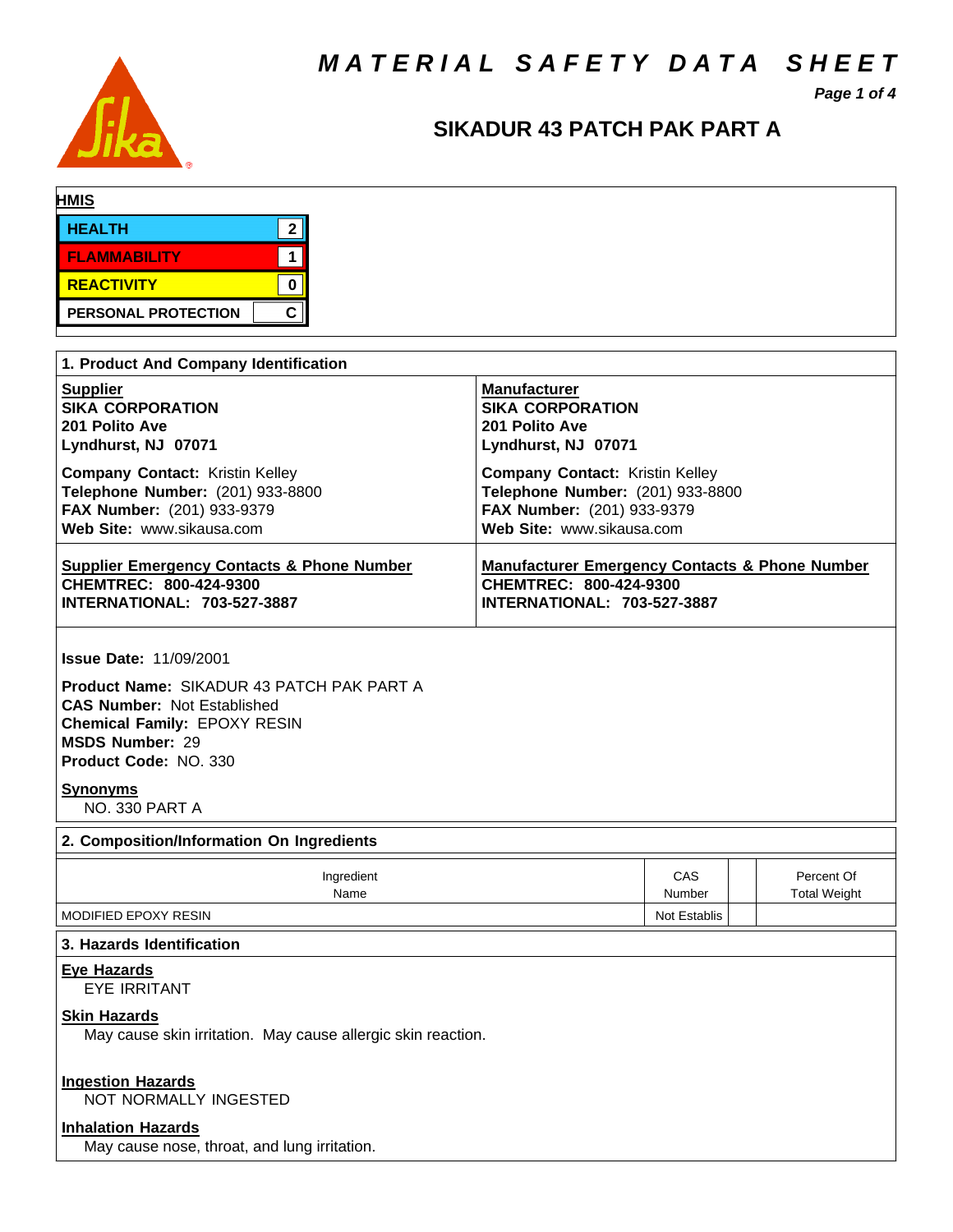# *M A T E R I A L S A F E T Y D A T A S H E E T Page 2 of 4*

# **SIKADUR 43 PATCH PAK PART A**

# **3. Hazards Identification - Continued**

# **Inhalation Hazards - Continued**

# **4. First Aid Measures**

### **Eye**

RINSE EYES THOROUGHLY WITH WATER FOR AT LEAST 15 MINUTES. CONSULT PHYSICIAN.

#### **Skin**

WASH SKIN THOROUGHLY WITH SOAP AND WATER. REMOVE CONTAMINATED CLOTHING.IF SYMPTOMS PERSIST CONSULT PHYSICIAN.

### **Ingestion**

DILUTE WITH WATER. CONTACT PHYSICIAN IF NECESSARY.

### **Inhalation**

REMOVE TO FRESH AIR. IF BREATHING HAS STOPPED, INSTITUTE ARTIFICIAL RESPIRATION. CONSULT WITH PHYSICIAN.

# **5. Fire Fighting Measures**

**Flash Point:** 350 °F **Flash Point Method:** COC **Autoignition Point:** N/AV °F **Flammability Class:** NCMB **Lower Explosive Limit:** N/AV **Upper Explosive Limit:** N/AV

# **Fire And Explosion Hazards**

NONE KNOWN

# **Extinguishing Media**

In case of fire, use water spray (fog) foam, dry chemical, or CO2.

# **Fire Fighting Instructions**

Firefighters should wear self-contained breathing apparatus and full protective gear.

# **6. Accidental Release Measures**

CONTAIN SPILL AND COLLECT WITH ABSORBENT MATERIAL. SHOVEL INTO CLOSABLE CONTAINERS. AVOID CONTACT.

# **7. Handling And Storage**

# **Handling And Storage Precautions**

STORE IN A COOL DRY AREA.KEEP CONTAINERS TIGHTLY CLOSED.

# **Work/Hygienic Practices**

WASH THOROUGHLY AFTER HANDLING PRODUCT.

# **8. Exposure Controls/Personal Protection**

### **Engineering Controls**

Use with adequate general and local exhaust ventilation.

# **Eye/Face Protection**

Safety glasses with side shields or goggles.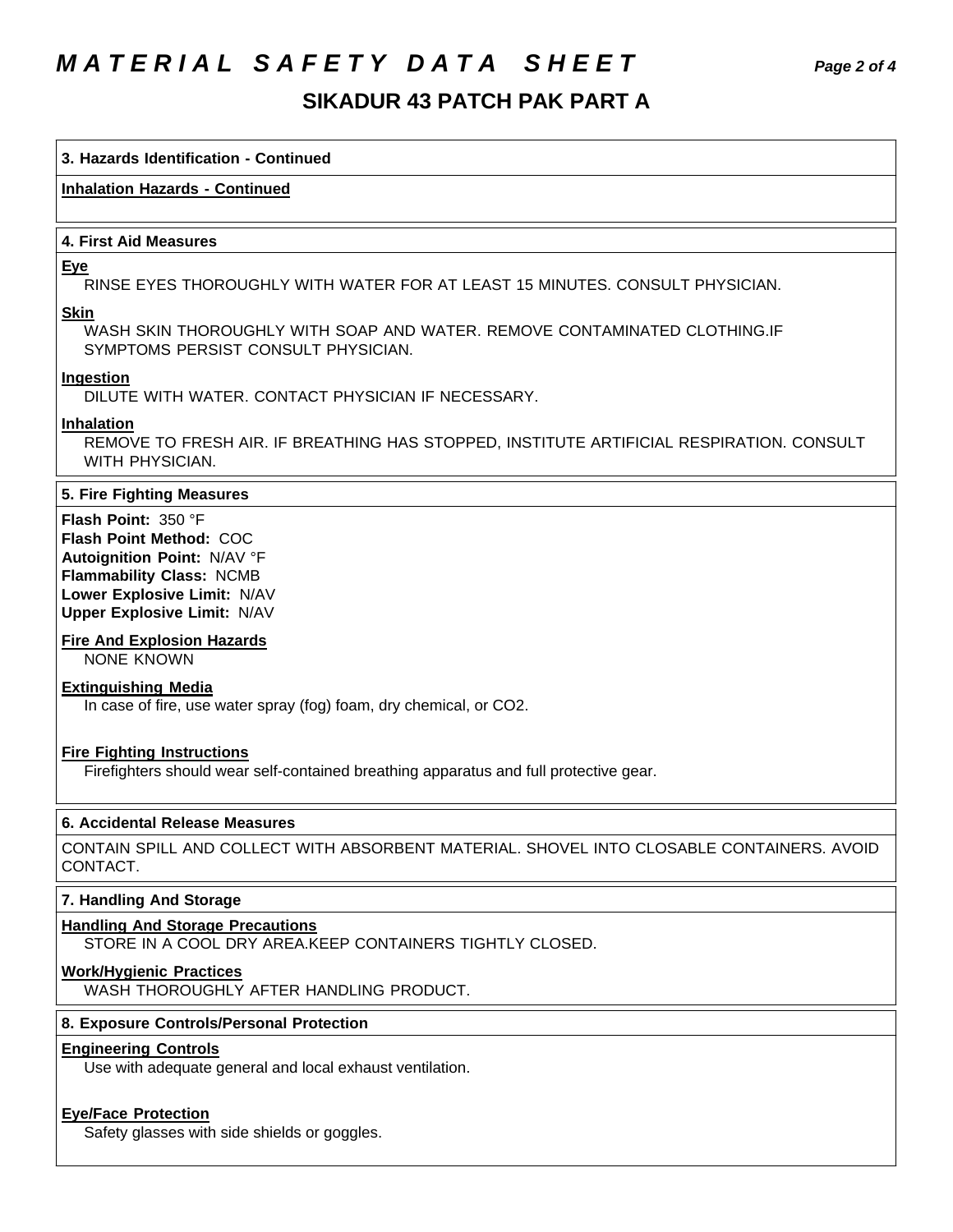# *M A T E R I A L S A F E T Y D A T A S H E E T Page 3 of 4*

# **SIKADUR 43 PATCH PAK PART A**

| 8. Exposure Controls/Personal Protection - Continued                                                                                                                                                                                                                                           |
|------------------------------------------------------------------------------------------------------------------------------------------------------------------------------------------------------------------------------------------------------------------------------------------------|
| <b>Skin Protection</b><br>AVOID SKIN CONTACT. WEAR LONG SLEEVE SHIRT AND LONG PANTS. CHEMICAL RESISTANT RUBBER<br>OR PLASTIC GLOVES.                                                                                                                                                           |
| <b>Respiratory Protection</b><br>In areas where the P.E.L.s are exceeded, use a properly fitted NIOSH-approved respirator.                                                                                                                                                                     |
| 9. Physical And Chemical Properties                                                                                                                                                                                                                                                            |
| <b>Appearance</b><br><b>LIGHT YELLOW LIQUID</b>                                                                                                                                                                                                                                                |
| Odor<br><b>AROMATIC ODOR</b>                                                                                                                                                                                                                                                                   |
| <b>Chemical Type: Mixture</b><br><b>Physical State: Liquid</b><br>Melting Point: N/AV °F<br>Boiling Point: N/AV °F<br>Specific Gravity: 1.13<br><b>Percent Volatiles: N/AV</b><br>Packing Density: 9.44#/GAL<br>Vapor Density: >AIR<br>Solubility: N/AV<br>Evaporation Rate: SLOWER THAN ETHER |
| 10. Stability And Reactivity                                                                                                                                                                                                                                                                   |
| <b>Stability: STABLE</b><br>Hazardous Polymerization: WILL NOT OCCUR                                                                                                                                                                                                                           |
| <b>Conditions To Avoid (Stability)</b><br>NONE KNOWN.                                                                                                                                                                                                                                          |
| <b>Incompatible Materials</b><br>STRONG ACIDS AND OXIDIZING AGENTS                                                                                                                                                                                                                             |
| <b>Hazardous Decomposition Products</b><br>NITROGEN OXIDES, CO, CO2                                                                                                                                                                                                                            |
| <b>Conditions To Avoid (Polymerization)</b><br><b>EXOTHERM WHEN CURING IN MASS</b>                                                                                                                                                                                                             |
| 11. Toxicological Information                                                                                                                                                                                                                                                                  |
| <b>Conditions Aggravated By Exposure</b><br>ASTHMA TYPE CONDITIONS, CHRONIC BRONCHITIS AND OTHER CHRONIC RESPIRATORY<br>CONDITIONS.RECURRENT SKIN ECZEMA, PRESENSITIZATION TO PRODUCT.                                                                                                         |
| 12. Ecological Information                                                                                                                                                                                                                                                                     |
| No Data Available                                                                                                                                                                                                                                                                              |
| 13. Disposal Considerations                                                                                                                                                                                                                                                                    |
| Dispose in accordance with applicable federal, state and local government regulations.                                                                                                                                                                                                         |